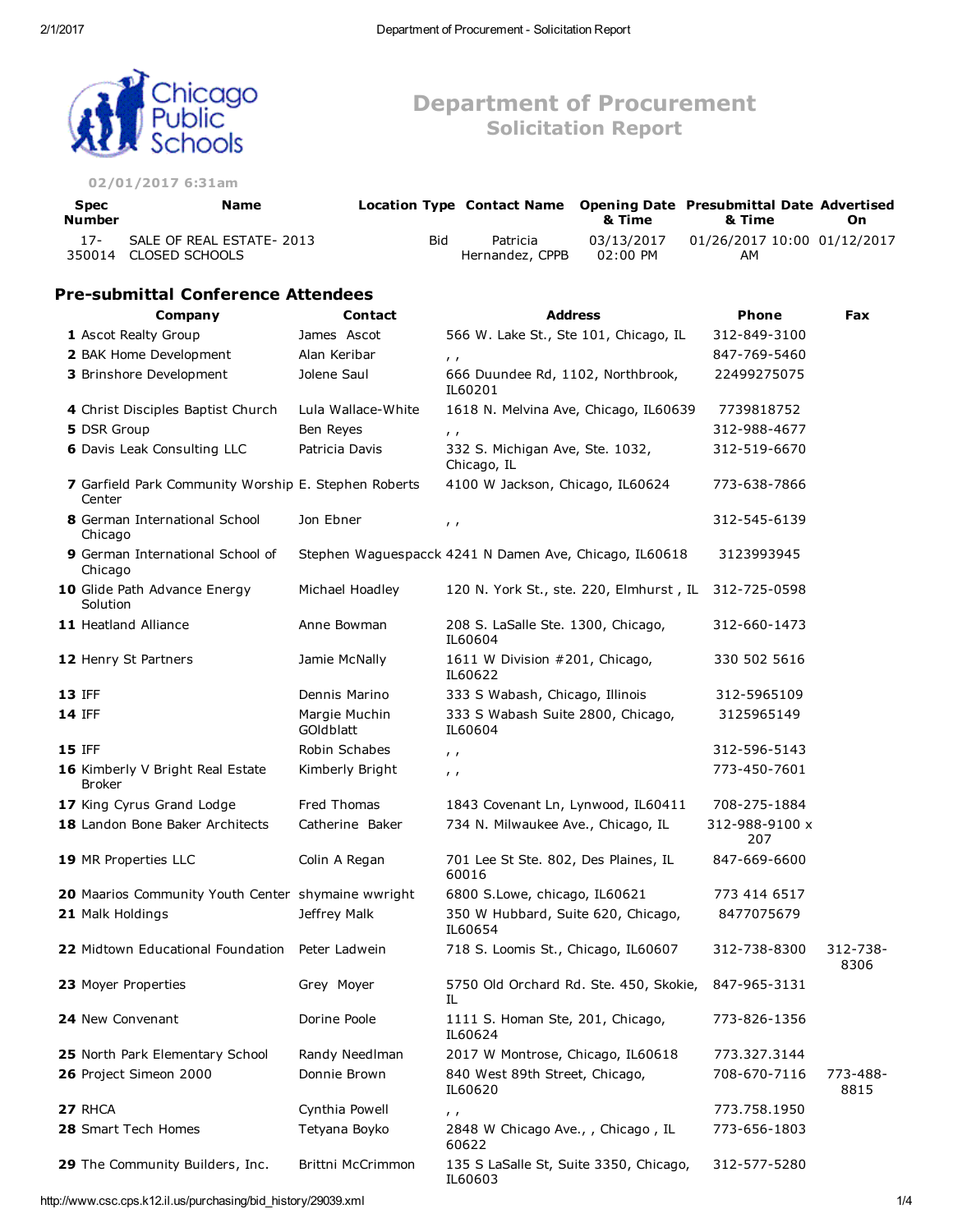## 2/1/2017 2012 Department of Procurement - Solicitation Report

| 30 The ShamarCorromany                         | Maryan <b>Golitizat</b>      | <b>Address</b><br>$\mathbf{r}$                      | 31. <b>Phon4866</b> | <b>Fax</b>            |
|------------------------------------------------|------------------------------|-----------------------------------------------------|---------------------|-----------------------|
| <b>31</b> Three Corners Development            | Peter Kisluk                 | 444 N. Orleans St., Ste 350, Chicago,<br>IL         | 312-995-2848        |                       |
| <b>32 Turnstone Development</b><br>Corporation | Rhonda Butler                | 10 S. LaSalle St., Ste. 3510, Chicago,<br>IL60603   | 312-453-0634        |                       |
| <b>33 Turnstone Development</b><br>Corporation | <b>Bill Schneider</b>        | 10 S. LaSalle St., Ste. 3510, Chicago,<br>IL60603   | 312-453-0615        |                       |
| <b>34 Turnstone Development</b><br>Corporation | Sue Wiemer                   | 10 S. LaSalle St., Ste. 3510, Chicago,<br>IL60603   | 312-453-0635        |                       |
| <b>35</b> Village Leadership Academy           | Anita Andrews-<br>Hutchinson | 800 S Wells St., Ste 90, Chicago,<br>IL60607        | 312-675-0053        | $800 - 545 -$<br>6579 |
| <b>36</b> Village Leadership Academy           | Anita Andrews-<br>Hutchinson | 800 S. Wells St. Ste 90, Chicago,<br>IL60607        | 312-675-0056        |                       |
| 37 Village Leadership Academy                  | Nakisha Hobbs                | 800 S Wells St., STE 90, Chicago,<br>IL60607        | (312) 675-0056      | 800-545-<br>6579      |
| <b>38</b> ravine park partners                 | keith fanelli                | 5750 old orchard road suite 450,<br>skokie, il60077 | 8479653131          |                       |

# **Take-out**

| Company                                                         | <b>Contact</b>         | <b>Address</b>                                                   | <b>Phone</b>          | Fax                   |
|-----------------------------------------------------------------|------------------------|------------------------------------------------------------------|-----------------------|-----------------------|
| 1 1991                                                          | Cassandra Johnson      | 4721 S indiana, chicago, IL 60615                                |                       | 8184470909 8184470909 |
| 2 20/20 Real Estate Patners, LLC                                | edward wierman         | 2800 n pine grove ave, PH A, chicago,<br>IL 60657                | 3126074761            |                       |
| 3 27Th Ward                                                     | Alicia Ivy             | 121 N laSalle, Room 300, Chicago, IL 60602 3127446124 3127428489 |                       |                       |
| 4 Accel Schools                                                 | Donn Tignanelli        | 3651 Aynsley, Rochester Hills,, MI 48306                         | 248-978-<br>8505      |                       |
| 5 Advanced Starlight International Frank Watson                 |                        | 1267 W Wilson Ave, Chicago, IL 60640                             | 773-878-<br>7502      |                       |
| <b>6</b> Austin CAC                                             | <b>Dwayne Truss</b>    | 1351 N Waller, Chicago, IL 60651                                 | 7738795216            |                       |
| 7 Bidnet                                                        | Nancy Rivers           | 20 A Railroad Ave, Albany, NY 12205                              | $800 - 677 -$<br>1997 | $800 - 721 -$<br>6985 |
| 8 BidOcean                                                      | Eric Johnson           | PO Box 40445, Grand Junction, CO 81504                           | 866-347-<br>9657      |                       |
| 9 BLD Solutions LLC                                             | Joe Neveril            | 4825 Lee Ave, Downers Grove, IL 60515                            | 6302710255            |                       |
| 10 Blinderman Construction                                      | Steven Colberg         | 224 N Desplaines St, #650, Chicago,<br>IL 60661                  | 3129822600            |                       |
| 11 Blocks Together                                              | Cecile Carroll         | 3711 West Chicago Avenue, Chicago,<br>IL 60651                   | 773-940-<br>2319      |                       |
| 12 Board of Education of the City of barbara herbert<br>Chicago |                        | 1 N. Dearborn ST., 9th Floor, Chicago,<br>IL 60602               |                       | 7735531724 7735531701 |
| 13 castlerock properties                                        | sebastian barsh        | 3352 w grand ave, chicago, IL 60651                              | 3129650434            |                       |
| 14 cbre, inc                                                    | mike nardini           | 311 south wacker, chicago, IL 60606                              | 312 935<br>1030       |                       |
| 15 cedar st                                                     | scott sohn             | 1025 w sunnyside, chicago, IL 60640                              | 3128049415            |                       |
| 16 Chicago Collegiate Charter<br>School                         | Beth Napleton          | 11816 S. Indiana, Chicago, IL 60628                              | $773 - 554 -$<br>5784 |                       |
| 17 Chicago Dept Planning                                        | Nelson Chueng          | 121 N Lasalle street, Chicago, IL 60602                          | $312 - 744 -$<br>5756 |                       |
| 18 Chicago Development Partners,<br><b>LLC</b>                  | Howard Weiner          | 1333 N. Kingsbury Suite 303, Chicago,<br>IL 60642                | 31296113              |                       |
| 19 Chicago Teachers Union                                       | Sarah Hainds           | 222 Merchandise Mart Plaza, Chicago,<br>IL 60654                 | 312-329-<br>6287      |                       |
| <b>20</b> ChiClassical                                          | Alice Epstein          | 4604 S Union Ave, Chicago, IL 60609                              |                       | 7738168032 7738168032 |
| 21 ChopBox                                                      | Jordan Buckner         | 3158 S King Dr, Chicago, IL 60616                                |                       | 7739916189 7739916189 |
| 22 City of Chicago                                              | Anthony Pascente       | 121 N LaSalle, Chicago, IL 60602                                 | 312-744-<br>3309      |                       |
| 23 Company Name                                                 | L FitzPatrick          | 350 N Orleans, CHICAGO, IL 60654                                 | 3123212152            |                       |
| 24 Configuration Chicago, Inc.                                  | <b>ARRON FULBRIGHT</b> | 10 E. Garfield Blvd, CHICAGO, IL 60615                           |                       | 3124514275 3124514275 |
| 25 Contractors Register                                         | Maria Deg              | P.O. Box 500, Jefferson Valley, NY 10535                         | $800 - 431 -$<br>2584 |                       |
| <b>26 CPS</b>                                                   | Patricia Hernandez     | 125 Clark, Chicago, IL                                           | 553-2280              |                       |
| <b>27 CPS</b>                                                   | Jason Kierna           | 42 W. Madison, Chicago, IL 606002                                | 773-553-<br>2551      |                       |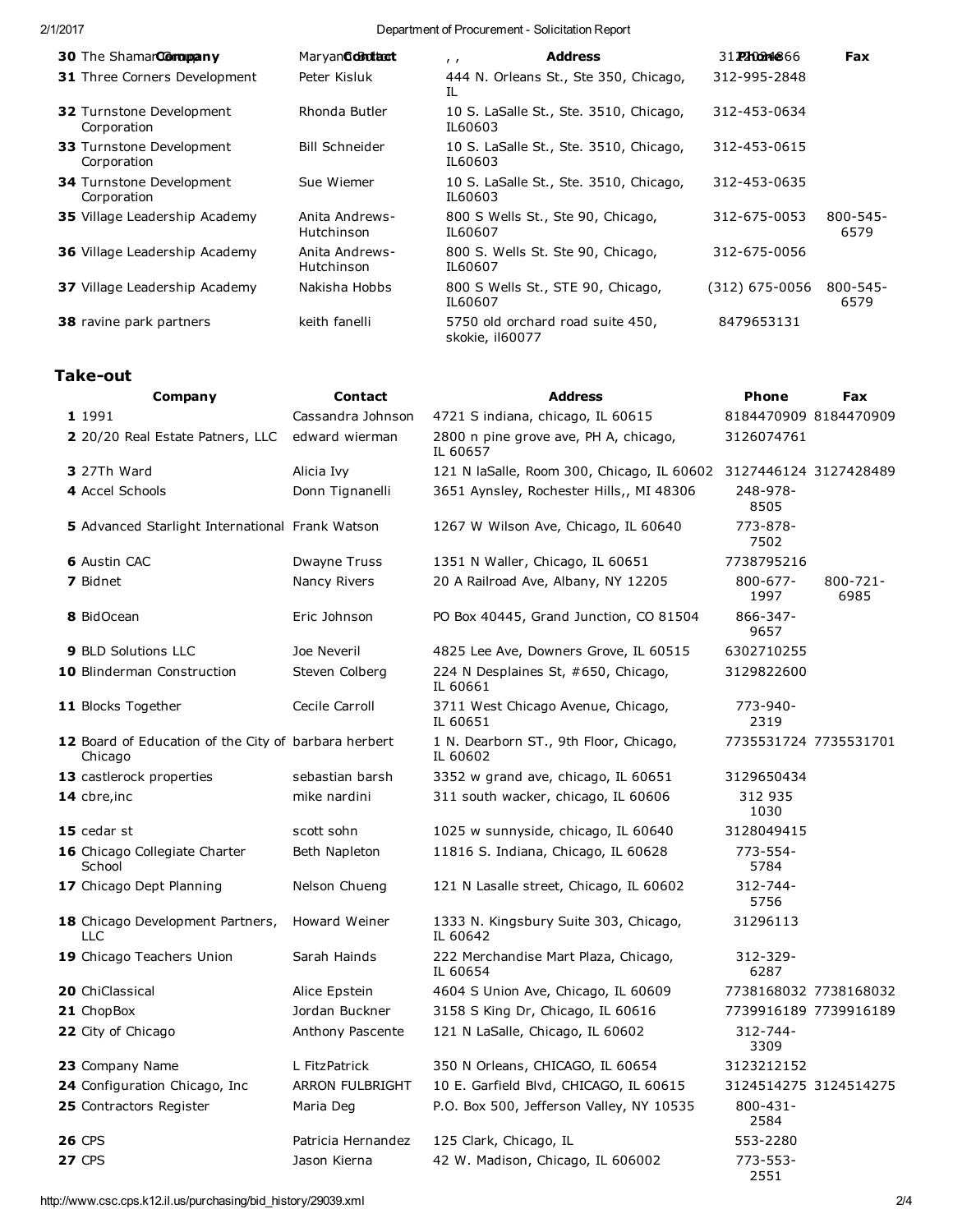#### 2/1/2017 Department of Procurement Solicitation Report

| Company                                                | <b>Contact</b>          | <b>Address</b>                                                              | Phone                 | Fax                   |
|--------------------------------------------------------|-------------------------|-----------------------------------------------------------------------------|-----------------------|-----------------------|
| <b>28 CSG</b>                                          | Kevin Waco              | 150 S. Wacker Dr Ste 2400, Chgo, IL 60606 312.7882637                       |                       |                       |
| 29 Davis-Leake Consulting, LLC                         | Patricia Davis          | 1011 S. Ashland Avenue, #24, Chicago,<br>IL 60607                           | 312-519-<br>6670      |                       |
| <b>30 DELTEK</b>                                       | Marty Austria           | 2291 Wood Oak Drive, Herndon, VA 20171                                      |                       | 5713065946 5713065946 |
| <b>31 DSR</b>                                          | Benjamin Reyes          | 4403 W Lawrence Ave # 200 A, Chicago, IL                                    | 3125025168 3122640113 |                       |
| 32 Far South CDC                                       | Abraham Lacy            | 9923 S Halsted Street Suite D, Chicago,<br>IL 60628                         |                       | 7739414833 7739415252 |
| <b>33 FEWZ</b>                                         | Michael Hoadley         | 1854 North Sedgwick, Chicago, IL 60614                                      | $312 - 725 -$<br>0598 |                       |
| 34 Fifty Gazelles                                      | Jeremy Anderson         | 403 N. Carpenter, Chicago, IL 60642                                         | 312-243-<br>1101      |                       |
| <b>35</b> German International School<br>Chicago       | Jon Ebner               | 1447 W. Montrose Ave, Chicago, IL 60613                                     | 312-545-<br>6139      |                       |
| 36 Grasp                                               | Kenneth Samuels         | 9521 S. Hoyne Ave., Chicago, IL 60643                                       | 7734450645            |                       |
| 37 Heartland Housing                                   | Anne Bowman             | 208 S. LaSalle St., Ste. 1300, Chicago,<br>IL 60604                         |                       | 3126601473 3126601473 |
| 38 Heartland Housing                                   | Michael Goldberg        | 208 S. LaSalle Street, Chicago, IL 60604                                    | 3124463742            |                       |
| 39 Henry Street Partners                               | James McNally           | 1611 W Division Street, Suite 201, IL 60622 3126251320                      |                       |                       |
| 40 Higgenbotham Auctioneers<br>International Ltd. Inc. |                         | Christopher Vaughan 2996 Murcott Way, Escondido, CA 92027                   | 8583826030            |                       |
| 41 Hilco Real Estate                                   | Fernando Palacios       | 5 Revere Drive #320, Northbrook, IL 60062                                   | 3019965190            |                       |
| 42 HPZS                                                | <b>APRIL HUGHES</b>     | 303 W ERIE SUITE 650, CHICAGO, IL 60654 3129449600                          |                       |                       |
| 43 Hyde Park Day School                                | Walter Crnich           | 6254 South Ellis, Chicago, IL 60637                                         | 773-420-<br>2550      | 773-420-<br>2551      |
| <b>44 IFF</b>                                          | Dennis Marino           | One North LaSalle Suite 700, Chicago,<br>IL 60602                           | 3125965109            |                       |
| <b>45 IFF</b>                                          | James Ratner            | 333 S Wabash Ave, Suite 2800, Chicago,<br>IL 60604                          |                       | 3125965137 3125965137 |
| <b>46 IFF</b>                                          | Robin Schabes           | 1 N. LaSalle St., Suite 700, Chicago,<br>IL 60602                           | 312-596-<br>5143      |                       |
| 47 IFS Securities, Inc.                                | Eric Small              | 875 North Michigan Ave, Suite 3100,<br>Chicago, IL 60611, Chicago, IL 60611 | 2168326564            |                       |
| 48 Innovate Legal                                      | William Galioto         | 2541 W Division St, Chicago, IL 60622                                       | 7735999435            |                       |
| <b>49 JLL</b>                                          | Aaron Kurtz             | 200 E Randolph, Chicago, IL 60601                                           | 3122282051            |                       |
| <b>50</b> JOS Services inc                             | James Seibert           | 2920 Frontenac st. Unit 211, North Chicago, 8472740734<br>IL 60064          |                       |                       |
| 51 KIPP Chicago Schools                                | Nicole Boardman         | 2007 S Halsted, Chicago, IL 60608                                           | $773 - 877 -$<br>4774 |                       |
| 52 Latin School of Chicago                             | Joan Guzman             | 59 W North Blvd, Chicago, IL 60610                                          | 3125826123            |                       |
| 53 lin real estate                                     | frank lin               | 1369 e 55th pl, chicago, IL 60637                                           |                       | 7734251090 7734251090 |
| 54 McLaurin Development Partners                       | Zeb McLaurin            | 120 N. Racine Ave, 2nd Floor, CHICAGO,<br>IL 60607                          |                       | 3122634660 8885214376 |
| 55 Mercy Housing Lakefront                             | Carolyn Reid            | 120 S. LaSalle, Suite 1850, Chicago,<br>IL 60603                            |                       | 3128781899 3128781899 |
| 56 Mind Over Matter LLC                                | Marcus Spencer          | 3418 West 13th pl, Chicago, IL 60623                                        |                       | 7736159395 7736159395 |
| <b>57</b> Mmt investments                              | Michael Tadin           | 4450 south Morgan street, Chicago,<br>IL 60609                              | 7734914347            |                       |
| 58 MR Properties                                       | Philip Mappa            | 701 Lee Street, Suite 802, Des Plaines,<br>IL 60016                         | 847-699-<br>6600      | 847-699-<br>6613      |
| 59 n/a                                                 | Joe Brown               | 1211 N LaSalle, Chicago, IL 60610                                           | 773-517-<br>1615      |                       |
| 60 None                                                | Michael Gorman          | 4 Elm Creek Dr, Unit 207, Elmhurst,<br>IL 60126                             | 3128526272            |                       |
| 61 Onvia, Inc                                          | Rebecca Joye            | 509 Olive Way Suite 400, Seattle, WA 98101                                  | 206-373-<br>9500      |                       |
| <b>62 POAH, Inc.</b>                                   | Molly Ekerdt            | 1 N LaSalle, Suite 1750, Chicago, IL,<br>IL 60602                           | 312-283-<br>0033      |                       |
| 63 Prime vendor Inc                                    | Laurie Melnick          | 4608 Cedar Ave Suite 106, Wilmington,<br><b>NC 28403</b>                    | 800-746-<br>9554      | 800-746-<br>8307      |
| 64 Project Simeon 2000                                 | John<br>Michael Johnson | 820 west 89th Street, Chicago, IL                                           | 773-544-<br>5022      | 773-488-<br>0054      |